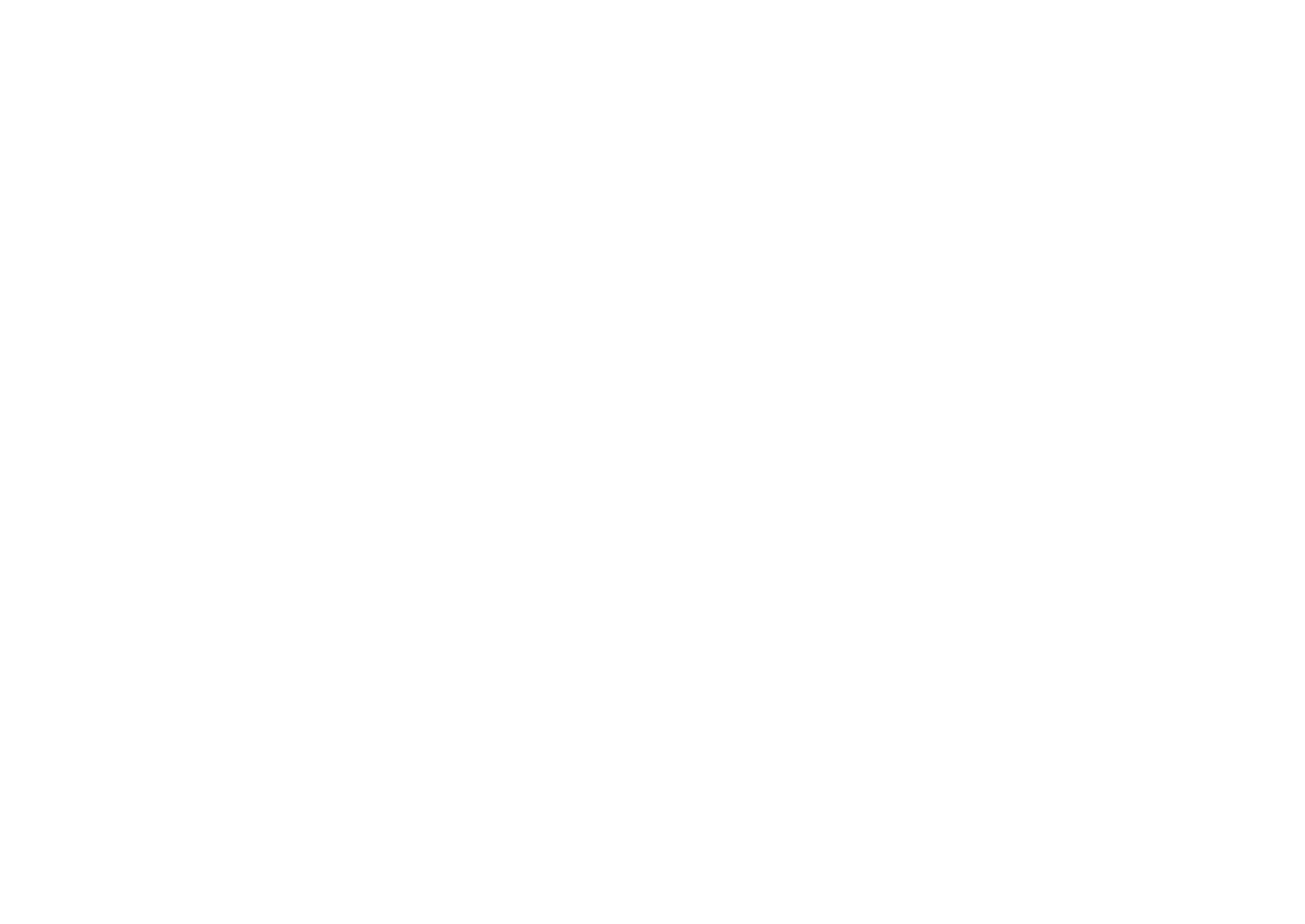## **Supporting Children Reading**

| <b>Before</b>                                                                                                                                                                                                                                                                                                                                                                                                                                                                                                    | <b>During</b>                                                                                                                                                                                                                                                                             | <b>After</b>                                                                                                                                                                                                                                                                                                                                                                          |
|------------------------------------------------------------------------------------------------------------------------------------------------------------------------------------------------------------------------------------------------------------------------------------------------------------------------------------------------------------------------------------------------------------------------------------------------------------------------------------------------------------------|-------------------------------------------------------------------------------------------------------------------------------------------------------------------------------------------------------------------------------------------------------------------------------------------|---------------------------------------------------------------------------------------------------------------------------------------------------------------------------------------------------------------------------------------------------------------------------------------------------------------------------------------------------------------------------------------|
| If possible, look at the book yourself so<br>you are familiar with the story or theme<br>before you use it with the child. Look for<br>anything about the book that might cause<br>difficulty and think about how to help with<br>it.<br>With the child<br>Unfamiliar book<br>• discuss the story or theme<br>• Talk about the pictures<br>• Mention the names of the characters<br>• Ask them to find a few of the important<br>words after discussing what letter they<br>would expect to see at the beginning | <b>Observe and check for:</b><br>• Pointing at the words (when<br>appropriate)<br>• Phrasing and speed of reading<br>• Accuracy of reading<br>Strategies used to work out unfamiliar<br>words<br>• Self correcting<br>Give praise at frequent intervals<br>Give help with difficult words | Give praise based on specific<br>observations (see separate sheet)<br>and<br><b>Demonstrate a strategy for overcoming</b><br>a particular difficulty. This makes it more<br>likely that the child will use that strategy<br>again.<br>or<br><b>Discuss the child's thoughts or feelings</b><br>about the text<br><b>or</b><br><b>Discuss the child's understanding of the</b><br>text |
| Familiar book<br>• Ask the child to tell you about the book,<br>perhaps retelling the story.<br>• Ask the child what they think about the<br>book<br>• Discuss a specific target for the<br>rereading                                                                                                                                                                                                                                                                                                            | • In some situations say the word for the<br>child<br>• Prompt the child to use a range of<br>strategies<br>• Where errors are made point at the<br>word and encourage a second attempt                                                                                                   | <b>Write down</b><br>Which books/pages were read<br>What observations you have made<br>about how the child read<br>Any thoughts about what to do next<br>time                                                                                                                                                                                                                         |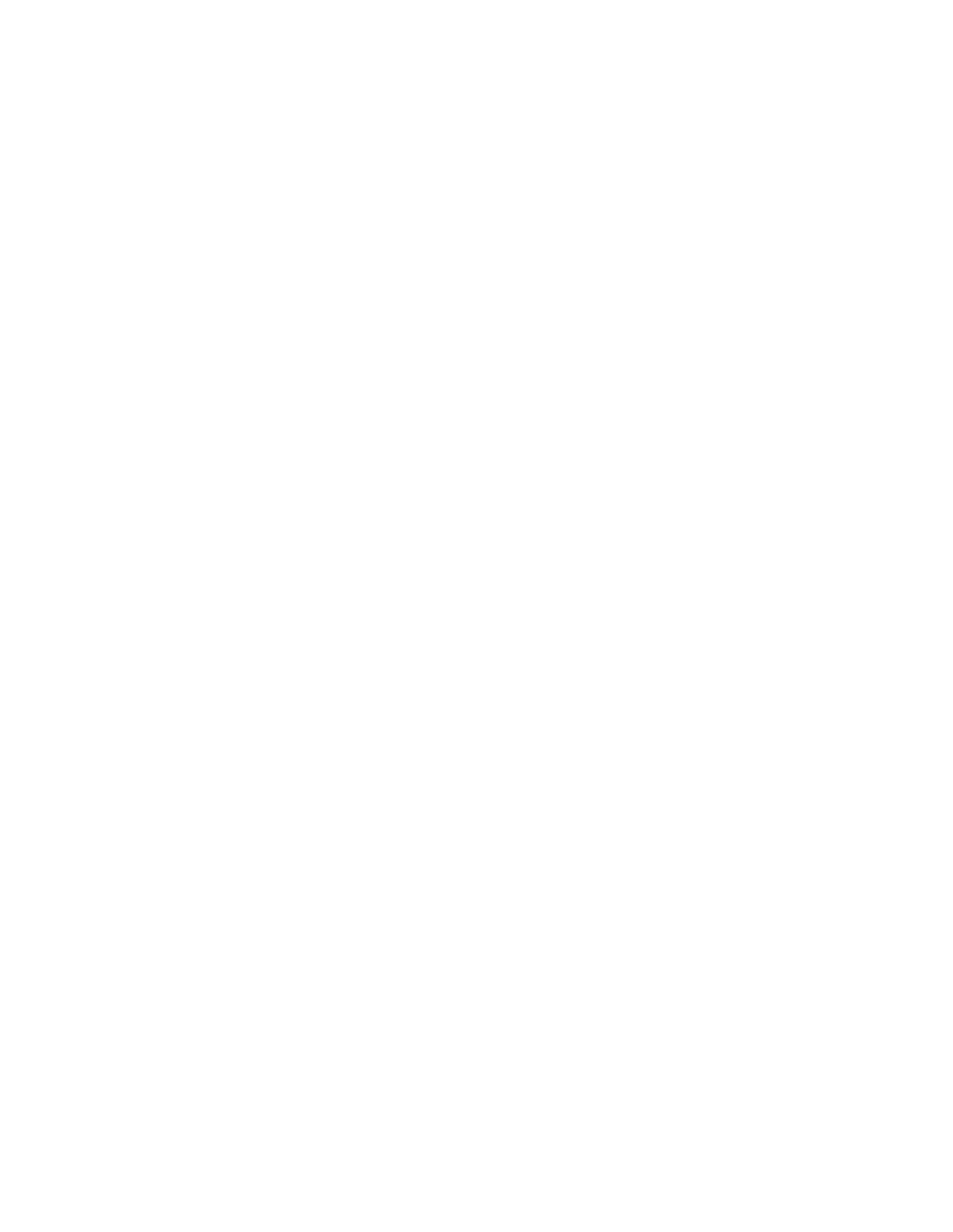## **Introducing a new book**

#### **The Purpose**

To allow the child to become familiar with the story, the plot, the words, the sentences and the writing style.

#### **You might . . .**

- draw the child's attention to the important ideas;
- discuss the pictures of the whole book;
- give the child the opportunity to hear the new words which he will have to quess from the pictures and language context;
- ask him to find one or more of the important words in the text after he has said what letter he would expect to see at the beginning;
- more experienced readers may be asked to talk about what they think the book is going to be about. Focus on the title, the author and the illustrator.

#### **You might say . . .**

 *"Let's have a look at the front cover of this new book. Can* y*ou find the title of the book? What do you think the story will be about*? *Can you see the name of the author and the illustrator? Let's have a look inside the book at the pictures before we get started."*

> **The child should know what the book is about before beginning to read the text***.*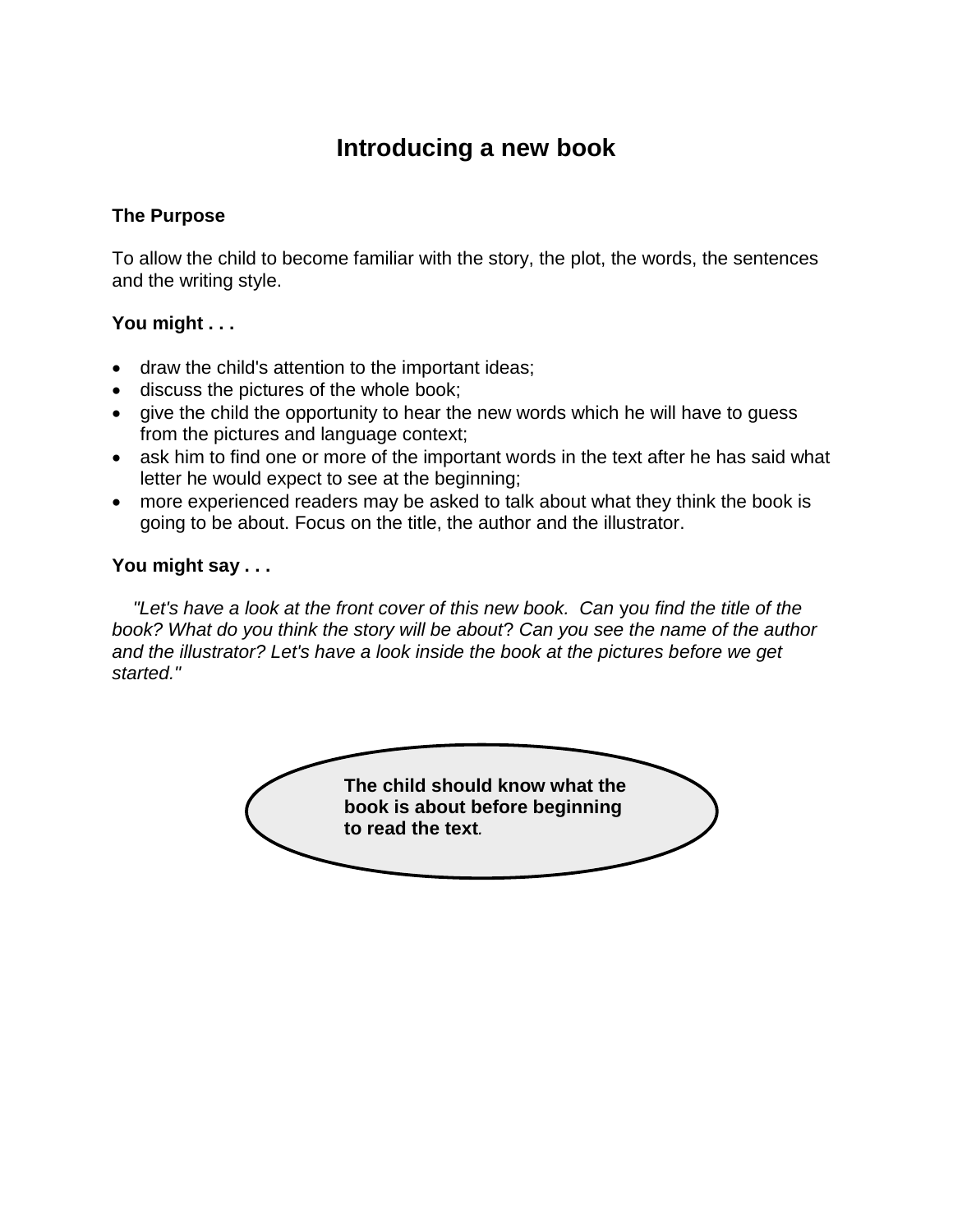## **Observing Children's Reading**

#### **Does the reader point at the words?**

If so, does the pointing finger keep in step with the words that are being spoken (one to one matching)?

Pointing by the reader is often helpful in the early stages of learning to read. It should be encouraged when young children appear to be just remembering the text rather than looking at the words. It might also be encouraged with older readers if they keep losing their place on the page. In general, however, there is no need for more experienced readers to point routinely at the words.

#### **Are the words read one by one, separately, or are they strung together in phrases and sentences so that the reading seems more fluent?**

Fluent reading is what we are working towards. A familiar text is more likely to be read fluently than a new one. A difficult text is less likely to be read fluently than an easy on.

#### **Notice the speed of reading.**

Hesitant, slow or quick and confident?

We are aiming for a good pace of reading, but learners who read very quickly may sometimes make a lot of mistakes and need to be encouraged to slow down.

#### **How accurate is the reading?**

How many times on a page does the reader make an error?

The percentage of words read correctly gives a good indication of whether the level of the book is at the right. At different times children may read easy books, hard books or books which are somewhere in between. Reading hard books can be discouraging.

Here is a guide: *Easy text 95 to 100% correct Instructional text 90 to94% Hard text 80 to 90% correct*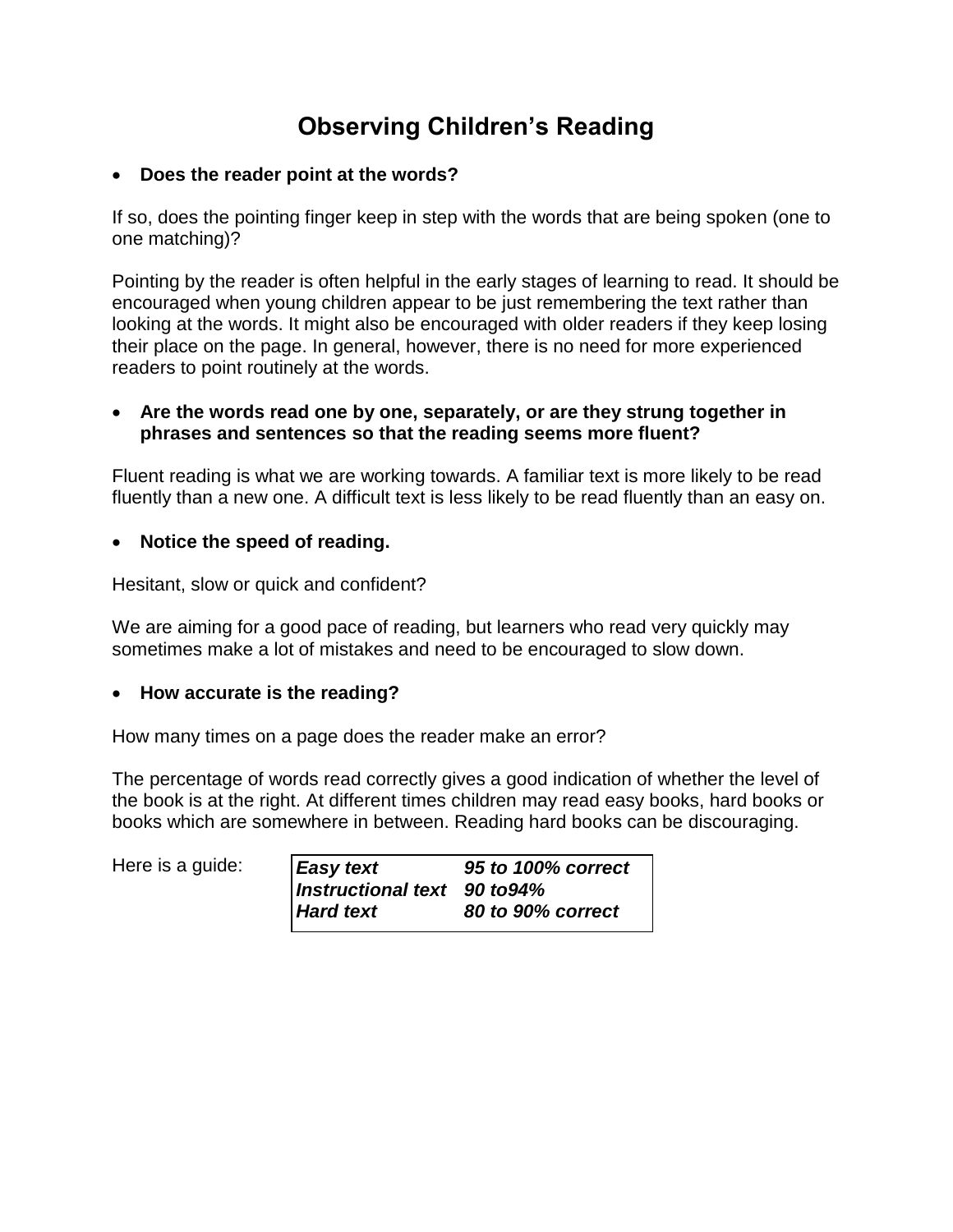#### **What does the reader do when an unfamiliar word is encountered?**

He/she might do any of the following:

- $\triangleleft$  Stop and wait for help;
- Reread the first part of the sentence to get an idea what sort of word it is;
- $\bullet$  Make a guess that fits the sentence even if it's not right;
- $\bullet$  Make a guess that fits some of the letters;
- Attempt to sound out the word letter by letter, by syllables or using other chunks of the word that are familiar;
- Look at the pictures for clues;
- $\triangle$  Read ahead to get a sense of the sentence then come back to the word.

Perhaps the reader does several of these things. We want children to use as many clues as possible to work out unfamiliar words. If they rely only on one or two strategies we can encourage them to use others*.*

#### **Does the reader notice when a guess is incorrect?**

Children may make a guess then notice that it doesn't make sense: it doesn't sound right; or they notice that the guess doesn't fit with the appearance of the word on the page. This is an extremely important thing to notice and encourage. Self-correcting is something good readers generally do.

#### **Does the reader notice punctuation?**

If full stops are not noticed the reader may become confused because the words after a full stop will be read as if they were part of the previous sentence.

Noticing quotation marks is important in understanding that someone in a story is speaking. This also helps the reader to expect words like 'said', 'asked', 'replied' after the quotation.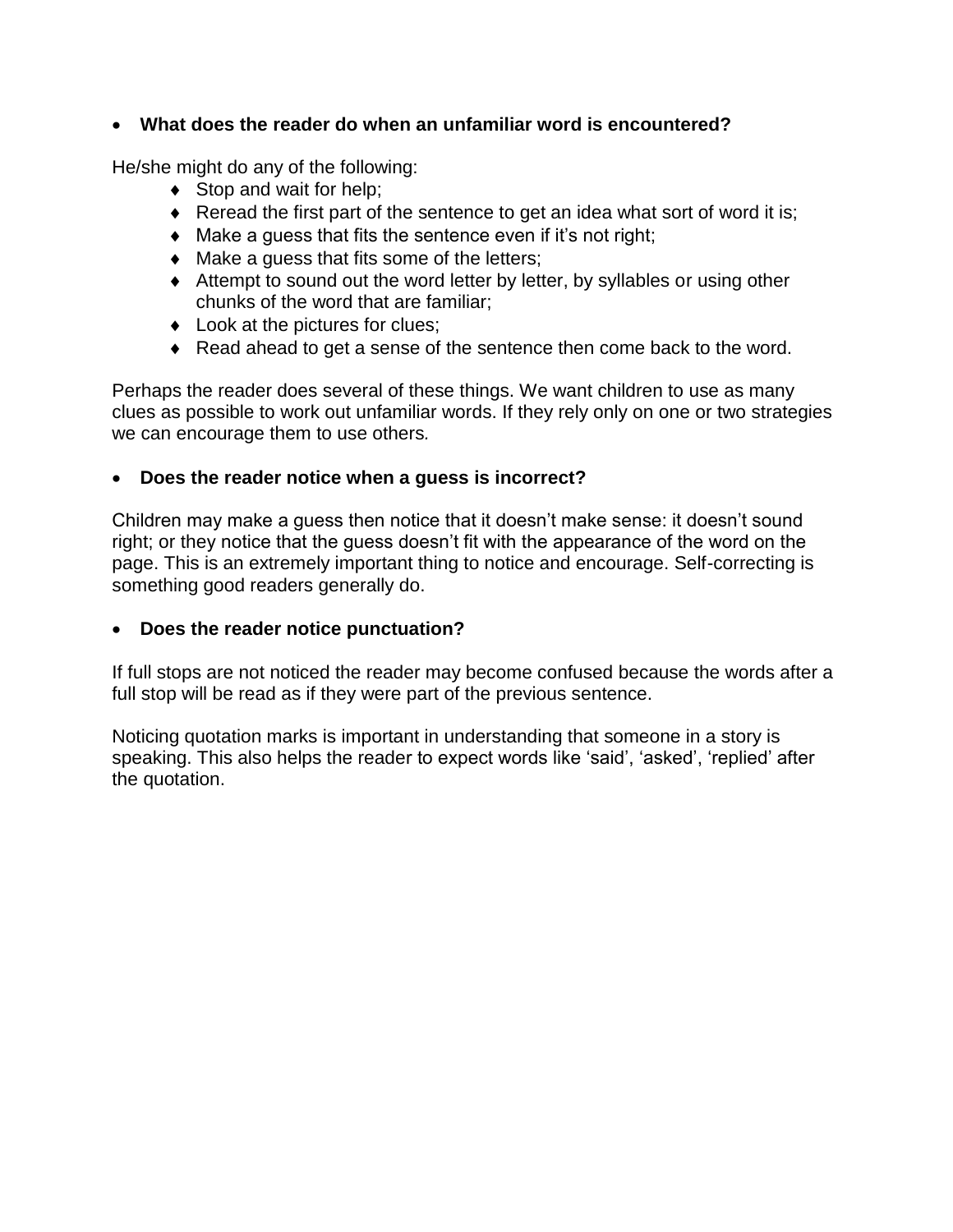## **Some of the reading skills of learners**

- Instant recognition of a number of words
- Making links between individual letters and sounds
- Making links between groups of letters and sounds
- Using their own background knowledge to guess words
- Using pictures to help guess words
- Using their knowledge of the context to guess a word
- Using other words in a sentence to help work out an unfamiliar word

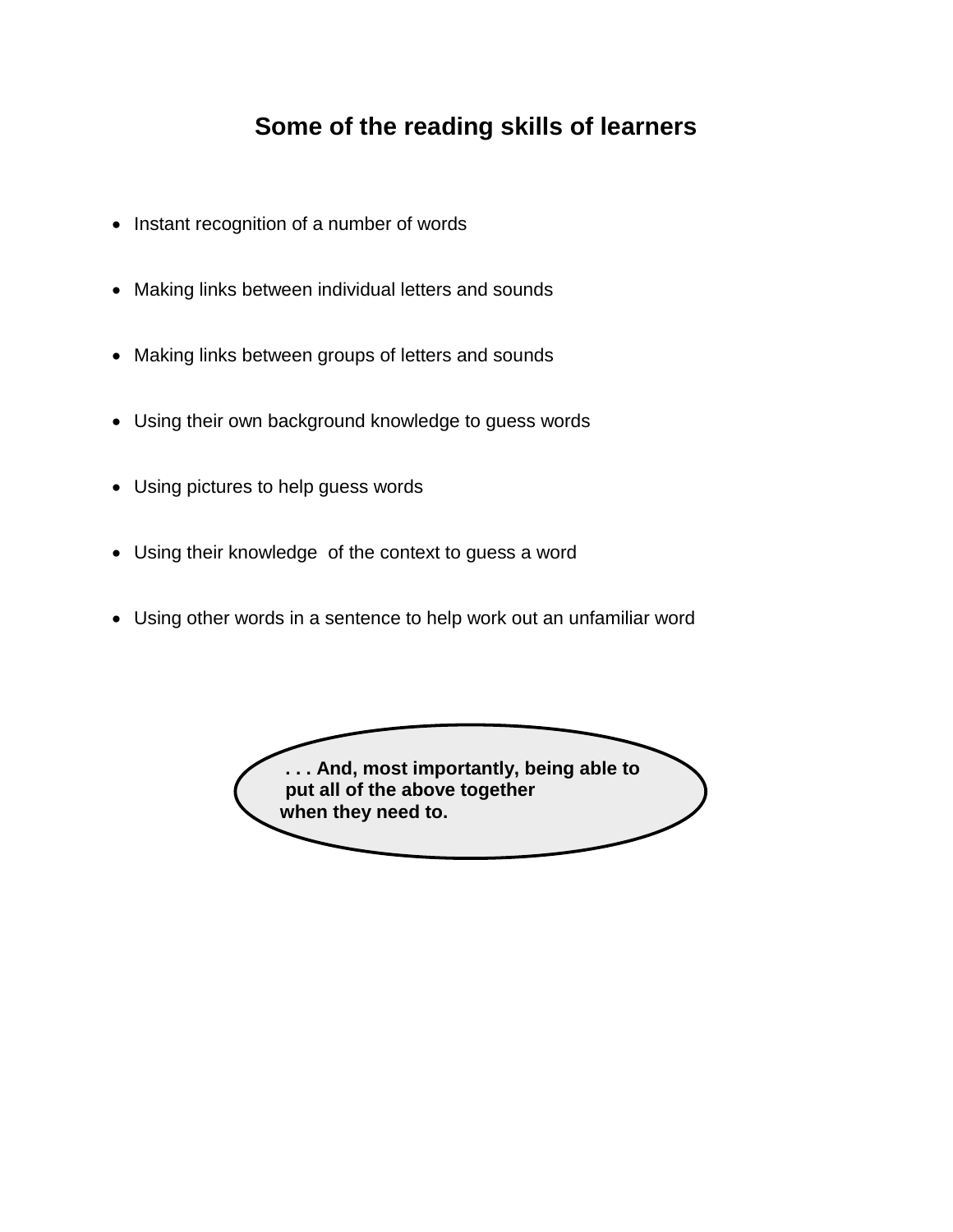## **Using praise and encouragement**

#### **During the reading give a word of praise and encouragement at frequent intervals**

It helps to make the reading session feel pleasant and rewarding

- Use a quiet voice that doesn't intrude.
- Speak during the pauses at the end of a sentence or page.
- Don't interrupt the flow of reading.

#### **Examples of what you might say**



**During a natural pause in the reading or at the end, give some positive feedback about something specific the child did that you want to encourage.**

#### **Examples:**

- "I like the way you worked out this difficult word".
- "I like the way you made your voice sound like the people were talking".
- When you were stuck on this word you went back to the beginning of the sentence and read it again. That's a very good thing to do".
- "When you came to this word you said " \_\_\_\_\_". Then you realised it didn't make sense and you had another try".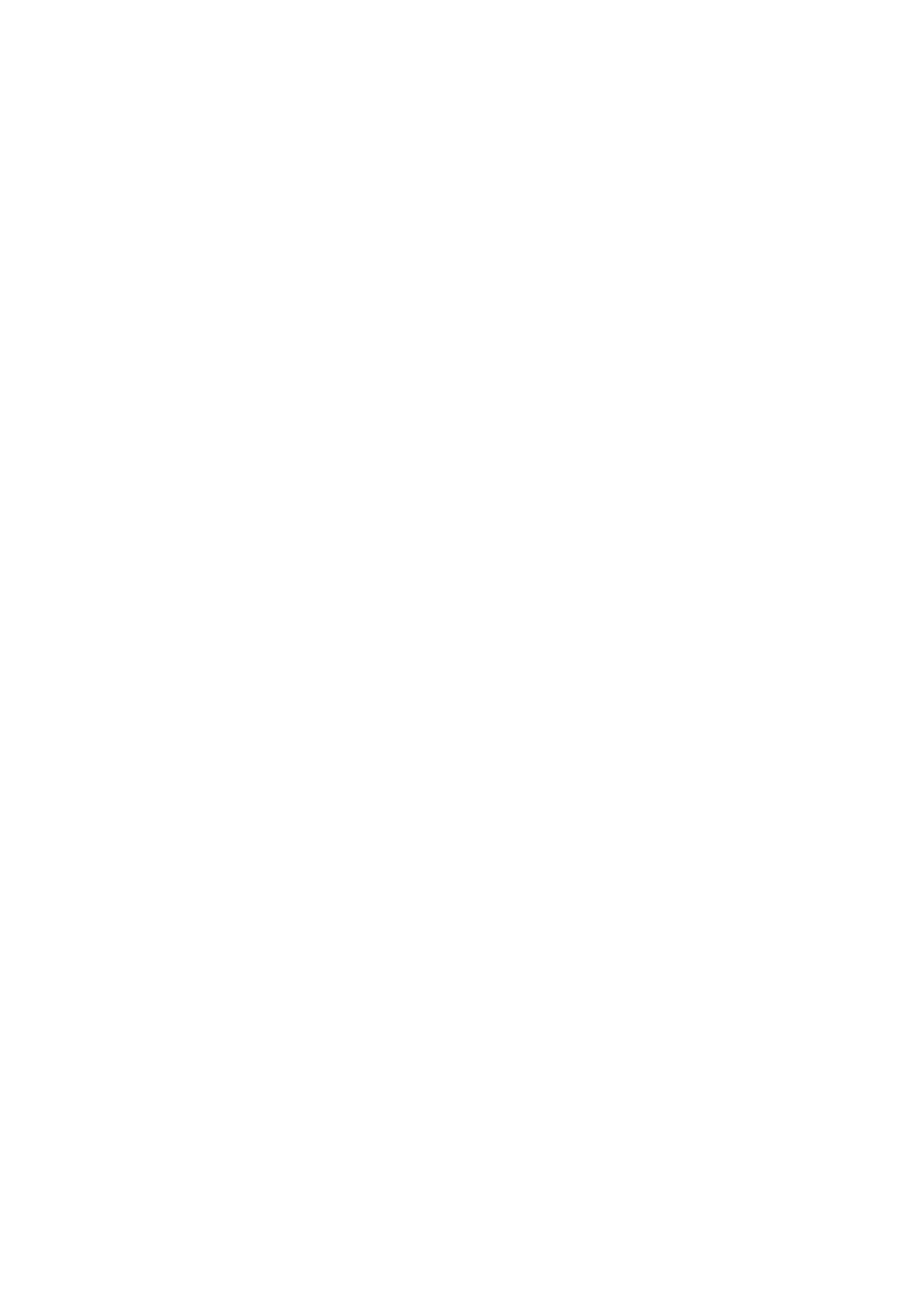## **Developing Skills and Strategies**

Each reading session can be an opportunity to think about the techniques that the learner is using, and to encourage the development of skills and strategies.

#### **Encourage the learner to read for meaning, using context**

Say:

- Can you guess what the word might be?
- Did that word make sense? Can you think of a better one?
- Can you get a clue from the picture?
- Read the whole sentence, then see if you can quess the hard word.

#### **Encourage letter/sound analysis**

Say:

- That word made sense, but can you work out the right one? Look at the first letter.
- You can work out that whole word.
- You can divide that word into syllables.
- Can you see any little words in that big one?

#### **Draw attention to the strategies already being used**

Say:

- That was a difficult word, well done! How did you work it out?
- That's a new word isn't it? How did you guess what it said?
- You remembered that word from yesterday. Well done!
- Did you work that out from the picture? Well done!